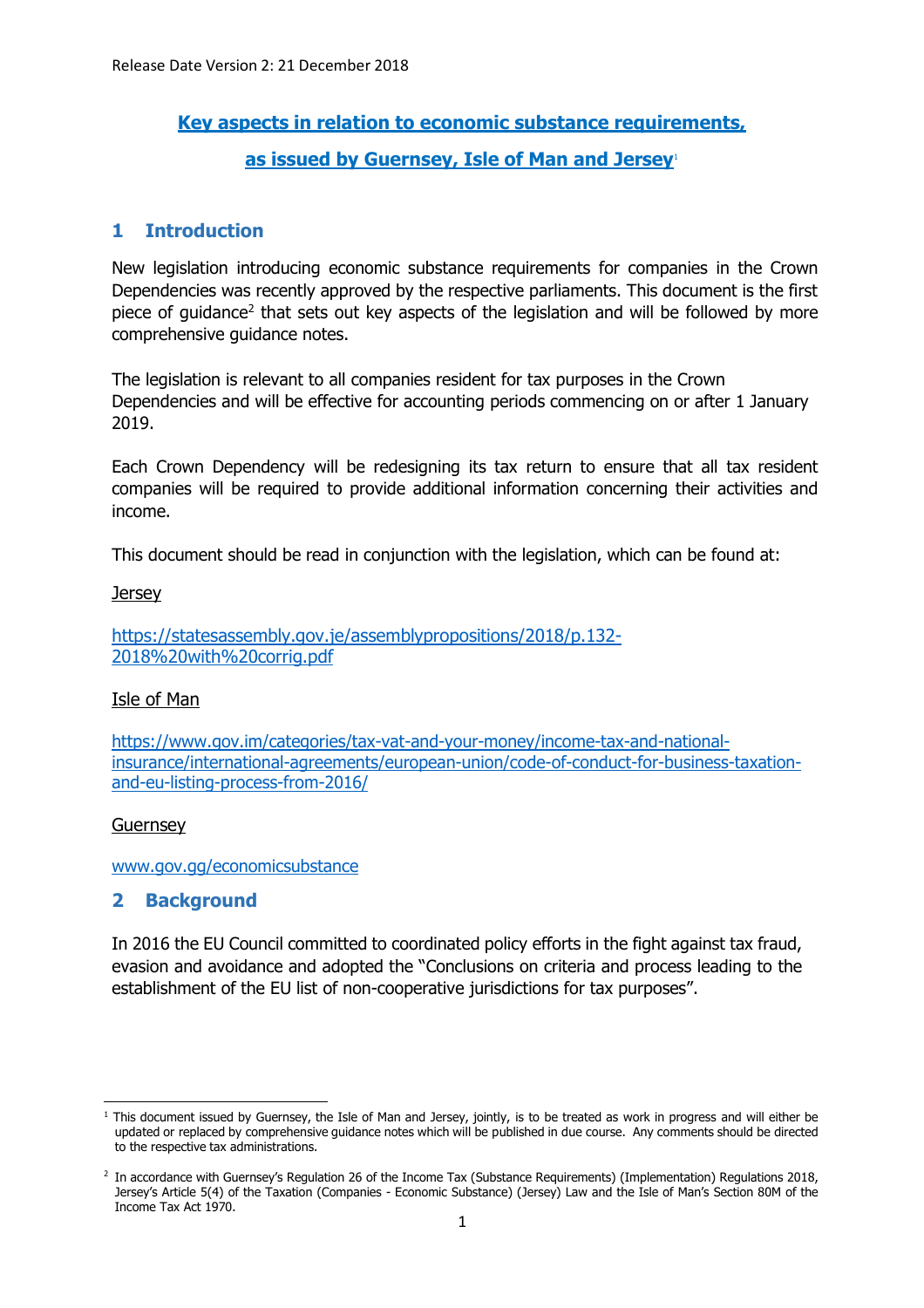In 2016 the Code of Conduct Group were instructed by the EU Council to undertake a screening process whereby jurisdictions, including the Crown Dependencies, were assessed against three standards in respect of:

- i) tax transparency,
- ii) fair taxation, and
- iii) compliance with anti–BEPS $3$  measures.

No issues were raised in respect of the Crown Dependencies' standards of tax transparency and anti-BEPs compliance. However, during the screening process the Code of Conduct Group expressed concern that the Crown Dependencies did not have a "legal substance requirement for entities doing business in or through the jurisdiction". The Code of Conduct Group were concerned that this "increases the risk that profits registered in a jurisdiction are not commensurate with economic activities and substantial economic presence".

These concerns were articulated in a letter to each of the Crown Dependencies in November 2017. In response, each of the Crown Dependencies made a commitment to address these concerns by the end of December 2018, which are available at:

## **Jersey**

https://statesassembly.gov.je/assemblystatements/2018/2018.06.26%20minister%20for%2 0external%20relations%20re%20engagement%20with%20the%20eu%20code%20of%20c onduct%20group%20on%20business%20taxation.pdf

## Isle of Man

https://www.gov.im/media/1362421/code-of-conduct-group-letter-november-2017.pdf

## Guernsey

https://gov.gg/article/162949/statement-from-the-president-of-the-policy-resourcescommittee

As identical concerns were raised the Crown Dependencies have worked closely together to develop the legislation to address the Code of Conduct Group's concerns. The Crown Dependencies have also prepared this document detailing key aspects and will continue to work together to produce comprehensive guidance notes.

# **3 High Level Principles**

The legislation has been designed to address concerns that companies could be used to artificially attract profits that are not commensurate with economic activities and substantial economic presence in the Crown Dependencies. With this in mind the legislation requires certain companies to demonstrate they have substance in the Island by:

- being directed and managed in the Island;
- conducting Core Income Generating Activities (CIGA) in the Island; and
- having adequate people, premises and expenditure in the Island.

-

 $3$  Base Erosion and Profit Shifting ("BEPS")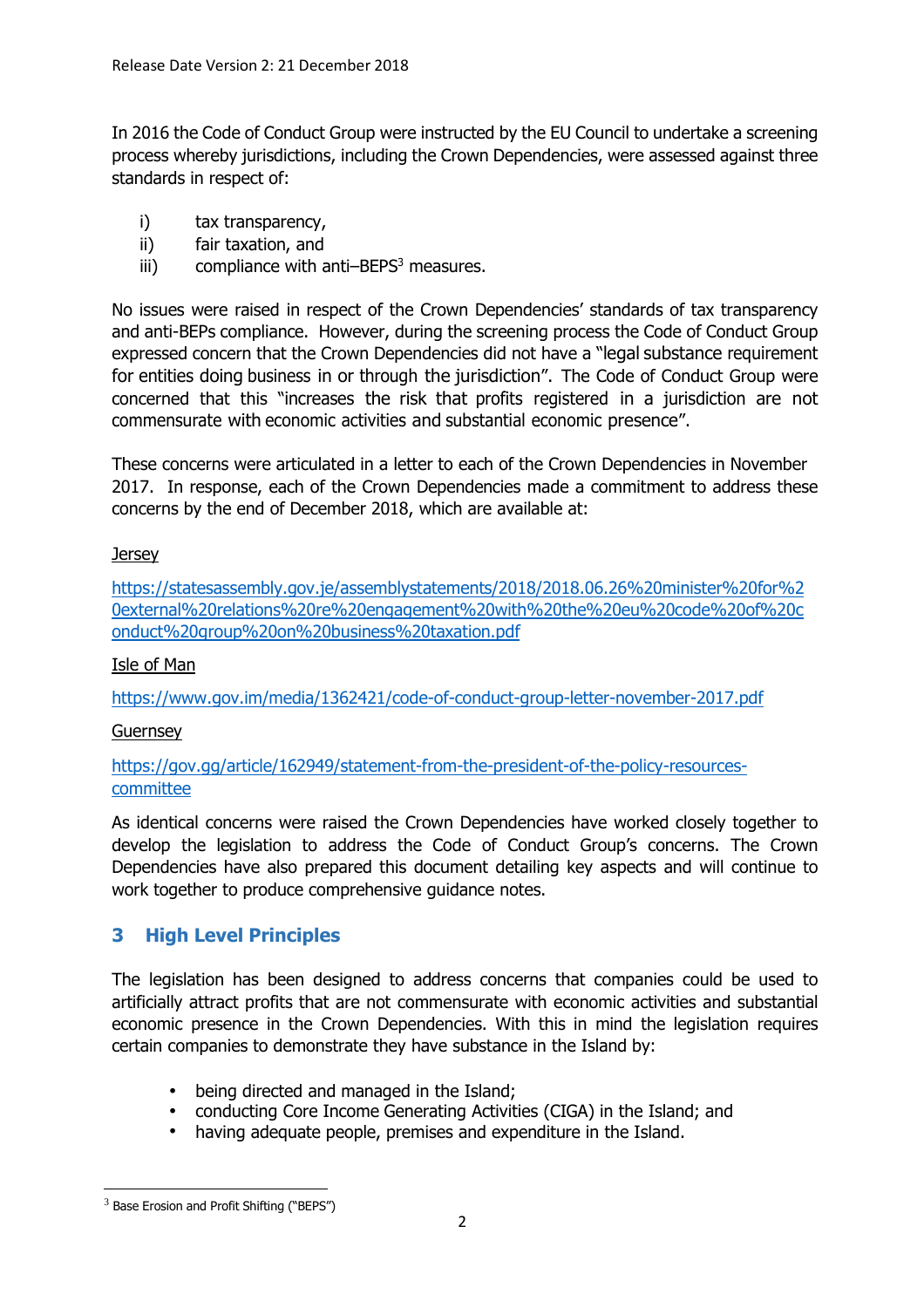These substance requirements apply to companies with any income<sup>4</sup> from the following categories of geographically mobile financial and other service activities, identified by the OECD's Forum on Harmful Tax Practices<sup>5</sup>:

- Banking;
- Insurance;
- Shipping;
- Fund Management (this does not include companies that are Collective Investment Vehicles);
- Financing & leasing;
- Headquarters;
- Distribution and service centres;
- Holding Company (a pure equity holding company); and
- Intellectual Property (for which there are specific requirements in high risk scenarios).

These are referred to below as the relevant activities.

All tax resident companies will be required to provide more information in their tax returns to ensure the above activities can be identified.

Tax returns will also be tailored to collect the information needed to monitor compliance with the substance requirements.

# **4 High Risk Intellectual Property ("IP")**

Where a company receives income from IP, it will also have to consider if it is a "high risk IP company", which is defined in the legislation (and see section 6.1 below).

There is a rebuttable presumption that a high risk IP company has failed the substance requirement as the risks of artificial profit shifting are considered to be greater. As a result the competent authority will exchange all of the information, provided by the company, with the relevant EU Member State competent authority where the immediate parent company, ultimate parent company and/or ultimate beneficial owner is resident. Such exchange of information will be in accordance with the existing international tax exchange agreements.

To rebut the presumption and not incur further sanctions (see below), a high risk IP company will have to produce materials which will explain how the DEMPE (Development, enhancement, maintenance, protection and exploitation) functions have been under its control, and that this has involved people who are highly skilled and perform their core activities in the Island.

The high evidential threshold requires:

<sup>-</sup>4 It is expected that the carrying on of relevant activities will result in the generation of income. If there is any indication that a company is seeking to manipulate or artificially suppress its income to avoid being subject to the substance requirements the respective Tax Administrations will take the appropriate action.

<sup>&</sup>lt;sup>5</sup> The OECD's Forum on Harmful Tax Practices ("FHTP") is the body that has the mandate to monitor and review tax practices of jurisdictions around the world, focusing on the features of preferential tax regimes for mobile business income which are used for base erosion and profit shifting, and therefore have the potential to unfairly impact the tax base of other jurisdictions. FHTP's priority is on enhancing transparency and requiring substantial activities in preferential regimes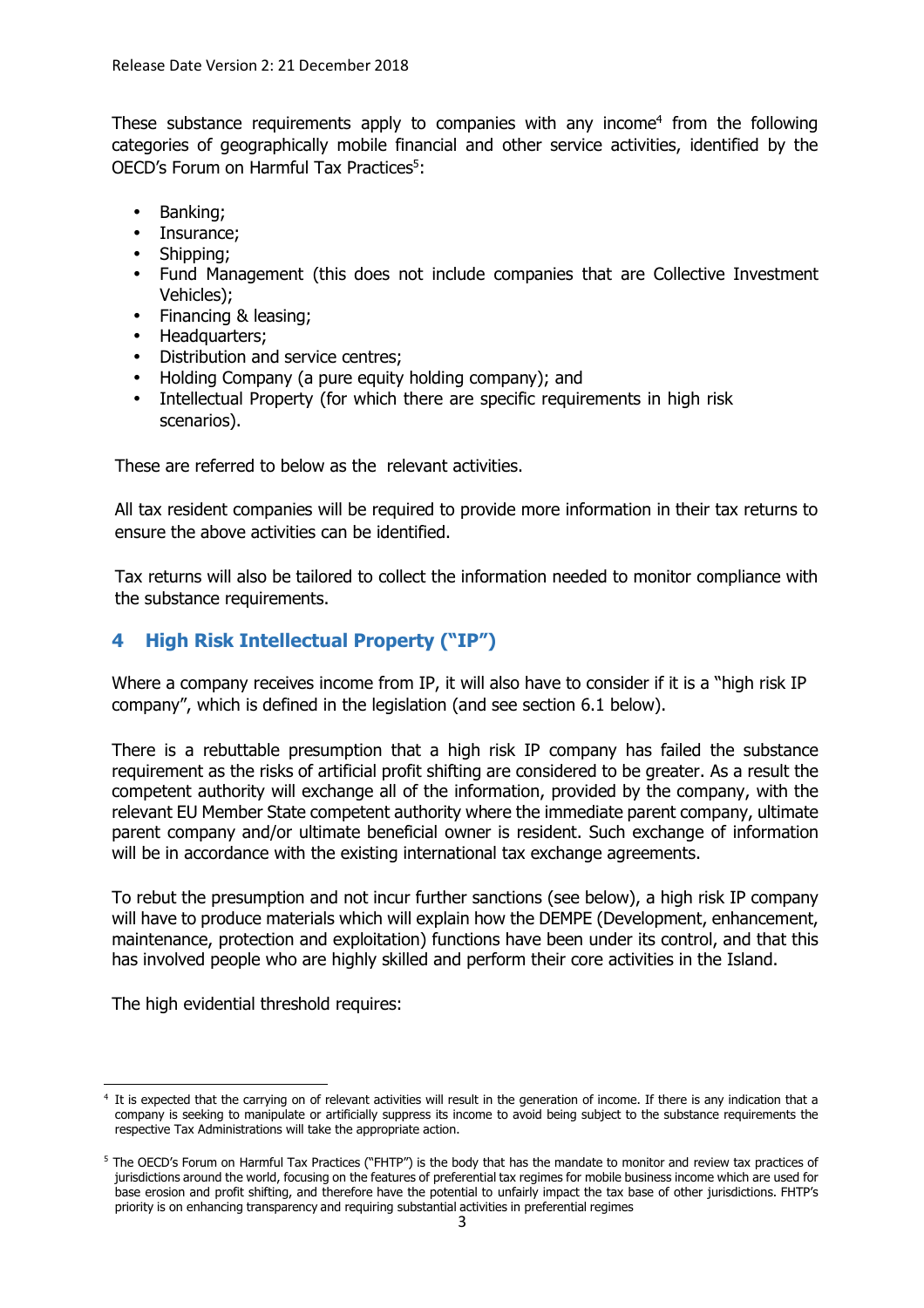- Detailed business plans which clearly lay out the commercial rationale for holding the Intellectual Property asset(s) in the Island;
- Concrete evidence that the decision making is taking place in the Island, and not elsewhere; and
- Information on employees in the Island, their experience, the contractual terms, their qualifications, and their length of service.

Periodic decisions by non-resident directors or board members, or local staff passively holding intangible assets, cannot rebut the presumption.

# **5 Directed & Managed**

The requirement to be directed and managed in the Island ("the directed and managed test") is a separate test to the case law "management and control" test used in determining the tax residence of a company.

The directed and managed test is designed to ensure that there are an adequate number of board meetings held and attended in the Island (although it is not necessary for all of those meetings to be held in the Island).

What constitutes an adequate number of meetings in the Island will be dependent on the relevant activities of the company. However, it is generally expected that the majority of board meetings will be held in the Island.

It is also expected that even for companies with a minimal level of activity there will be at least one meeting of its board of directors.

The test also looks to ensure that the associated minutes and records are kept in the Island and that the board is a decision-taking body with the necessary knowledge and experience. In the case where there are corporate directors, the requirements will apply to the individual(s) (officers of the corporate director) actually performing the duties.

# **6 Core Income Generating Activities ("CIGA")**

CIGA are the key essential and valuable activities that generate the income of the company.

For each sector the legislation provides a list of the core activities a company operating in such a sector could carry on but it is not necessary for the company to perform all of the CIGA listed in order to demonstrate substance. Consideration must however be given as to whether the appropriate CIGA are being undertaken in the Island.

For example, a company that holds a patent does not have to carry on the CIGA of marketing, branding and distribution as well as the research and development.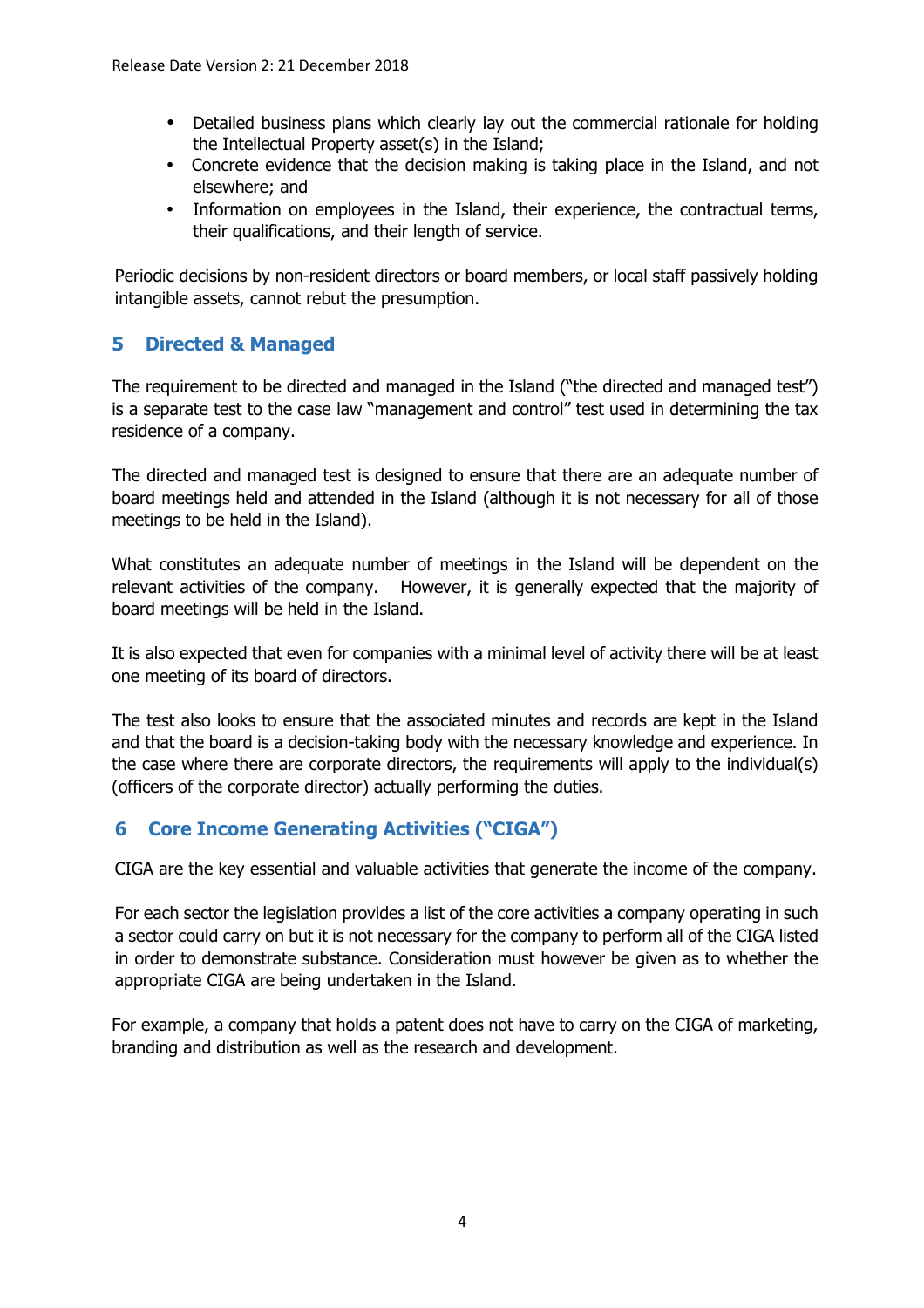Some companies may undertake or outsource all or part of an activity outside of the Island. If that activity is not part of the CIGA this will not affect the company's ability to meet the substance requirement (for example, back office functions, such as IT support).

In addition, the substance requirement does not preclude companies seeking expert professional advice or engaging the services of specialists in other jurisdictions. However, the income subject to tax in the Island must be commensurate to the CIGA undertaken in the Island.

# **6.1 Intellectual Property ("IP")**

For intellectual property assets such as patents, it is expected that the core income generating activities include R&D activities. For non-trade intangible assets such as brand, trademark and customer data it is expected that the core income generating activities include marketing, branding and distribution activities.

However, the core income generating activities associated with an intangible asset will ultimately depend on the nature of the asset and will also depend on how that asset is being used to generate income for the company.

Periodic decisions by non-resident directors or board members, or local staff passively holding intangible assets will not be capable of demonstrating CIGA for IP.

## **7 Outsourcing**

The legislation does not prohibit a company from outsourcing some or all of its activity. Outsourcing, in this context, includes outsourcing, contracting or delegating to third parties or group companies.

If some or all of the CIGA is outsourced, the company must be able to demonstrate that it has adequate supervision of the outsourced activities and, to meet the substance requirements, that those activities are undertaken in the Island.

Where a CIGA is outsourced the resources of the service provider in the Island will be taken into consideration when determining whether the people and premises test is met.

However, there must be no double counting if the services are provided to more than one company.

The company remains responsible for ensuring accurate information is reported on its return and this will include precise details of the resources employed by its service providers, for example based on the use of timesheets.

## **8 Adequate**

The legislation refers to the term "adequate". However, this term is not defined and therefore has its ordinary meaning. The dictionary definition of "adequate" is:

"Enough or satisfactory for a particular purpose".